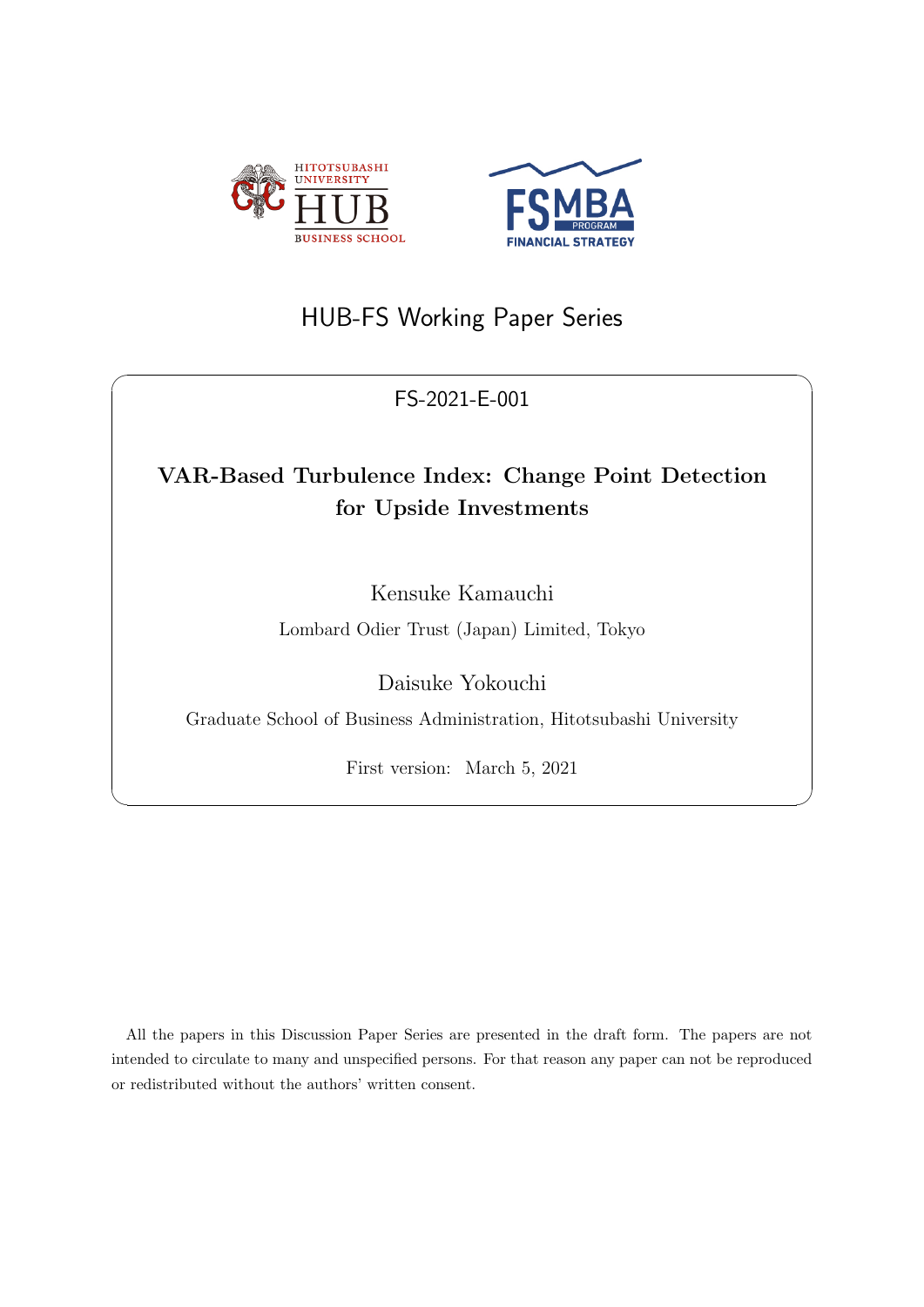### VAR-Based Turbulence Index: Change Point Detection for Upside Investments

Kensuke Kamauchi\*, Daisuke Yokouchi, PhD\*\*

\*Corresponding author. Kensuke Kamauchi is Multi-Asset Portfolio Manager at Lombard

Odier Trust (Japan) Limited, Tokyo

\*\*Daisuke Yokouchi, PhD, is Associate Professor at Department of Business Administration,

Graduate School of Business Administration, Hitotsubashi University, Tokyo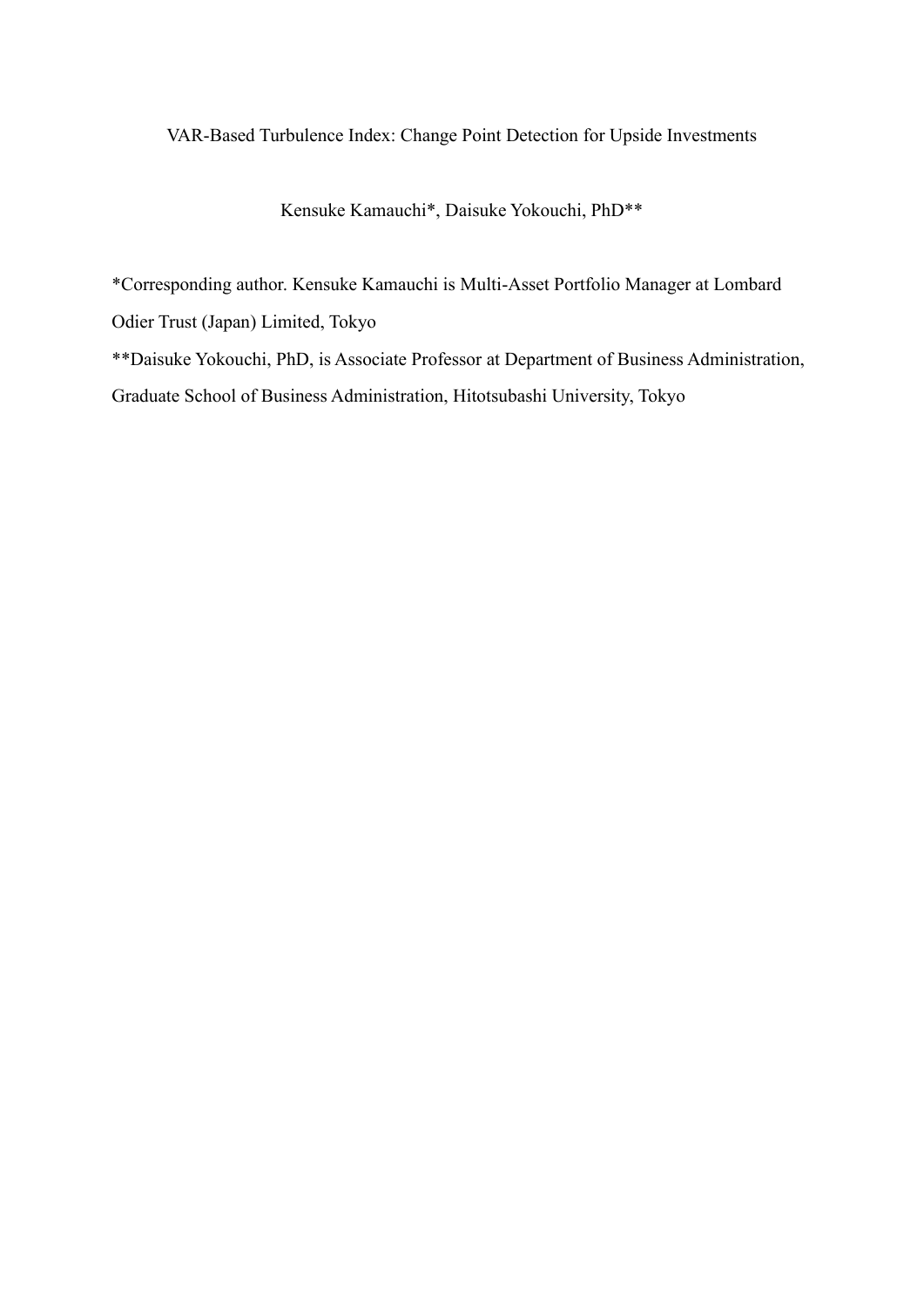#### **Abstract**

Kritzman and Li (2010) introduced the turbulence index (TI) based on the Mahalanobis distance for capturing the degree of multivariate asset price "unusualness" over time. We consider adding a sign to the unusualness indicator to detect change points toward both bull and bear markets. We find that unusualness is driven by government bonds when TI is extended to vector autoregression-based TI (VTI) to eliminate autocorrelation structure and introduce signed VTI (SVTI) based on this finding. Our simulation with simple dynamic asset allocation strategies using the TI, SVTI, and a static counterpart suggests that SVTI could enhance performance compared with the other portfolios.

**Keywords**: Regime shifts, Change point detection, Turbulence index, Mahalanobis distance, Investment risk management, Asset allocation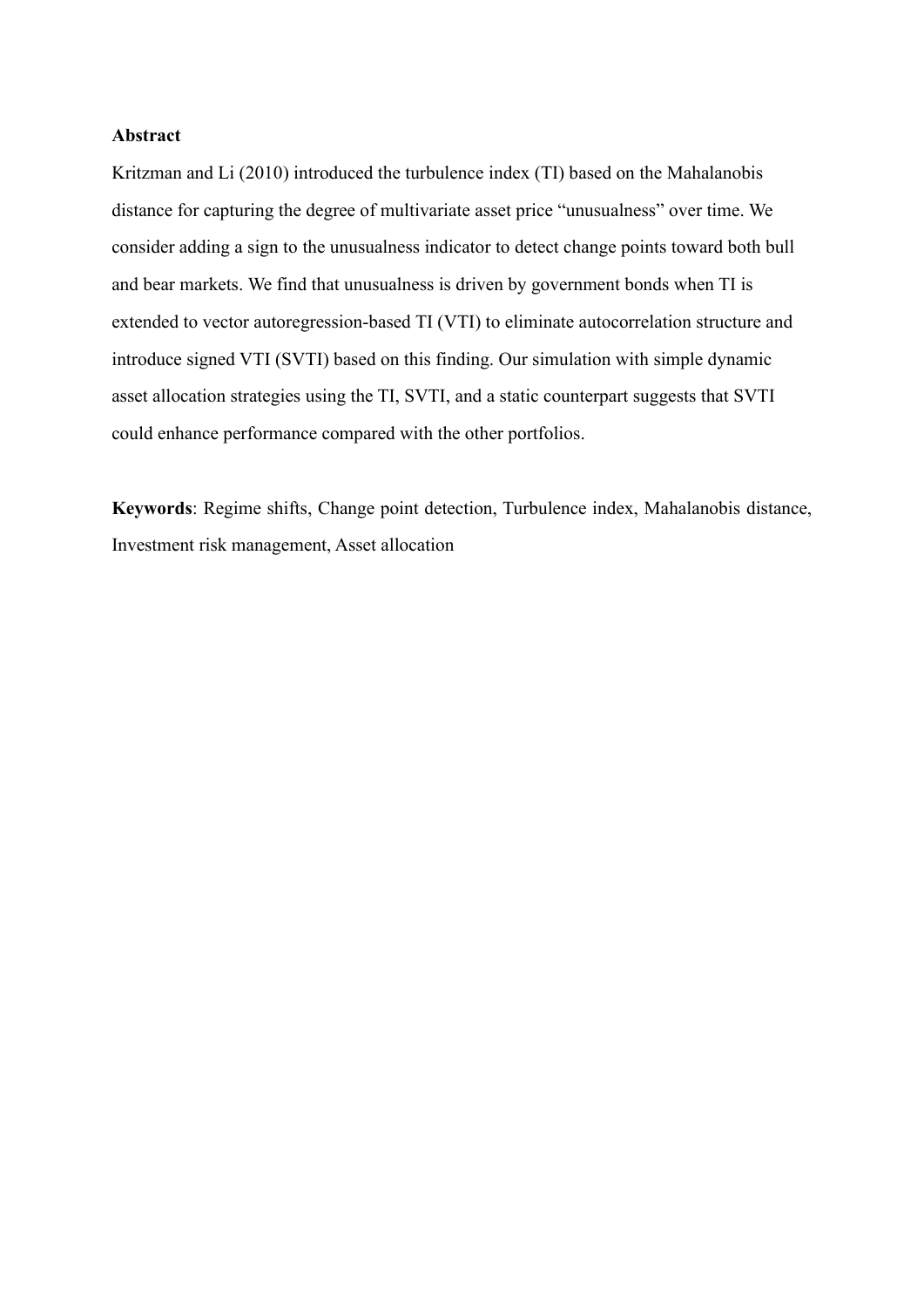#### **1. Introduction**

Dynamic asset allocation (DAA) is one of the most important processes for investors to improve their risk-adjusted returns, and it is essential for effective DAA to detect change points toward both the bear and bull markets. Researchers and practitioners have developed and applied many methods.

The hidden Markov (HM) model as developed by Baum and Petrie (1966) is one of the most popular models for such purposes and is called the regime switching model in financial literature. The most common HM model in financial literature is the HM autoregressive model, which is enabled for switching among several autoregressive (AR) models with different parameters (Hamilton 1989, 1994). To fit this kind of HM model, several regimes in a data window must be explicitly countable. However, many types of markets exist, and specifying a number of regimes through statistical data analysis is difficult. In addition, when the obtained number of regimes is large, fitting the HM model to the data becomes quite challenging.

GARCH family models and the AR model with time-varying coefficients have been also applied to represent a time series with regime shifts. This is because their time-varying parameters including volatility can absorb the differences among models in all the regimes. Thus, a number of regimes is not required to be specified. However, unlike the HM model, these models are not sensitive enough to detect change points of regimes as their timevarying parameters do not change significantly and quickly.

Meanwhile, Kritzman and Li (2010) introduced the turbulence index, which is based on the Mahalanobis distance. This measure of financial turbulence does not require information on the number of regimes, and the authors demonstrated that spikes in the index coincide with events known to be associated with financial turbulence. They also suggested several methods for applying the TI. Kritzman and Li added that "Portfolio managers can use it to stress-test portfolios by estimating VaR from the covariances that prevailed during the turbulent subsample. They can also construct portfolios that are relatively resistant to turbulence by conditioning inputs to the portfolio construction on the performance of assets during periods of turbulence. Finally, they can enhance the performance of certain risky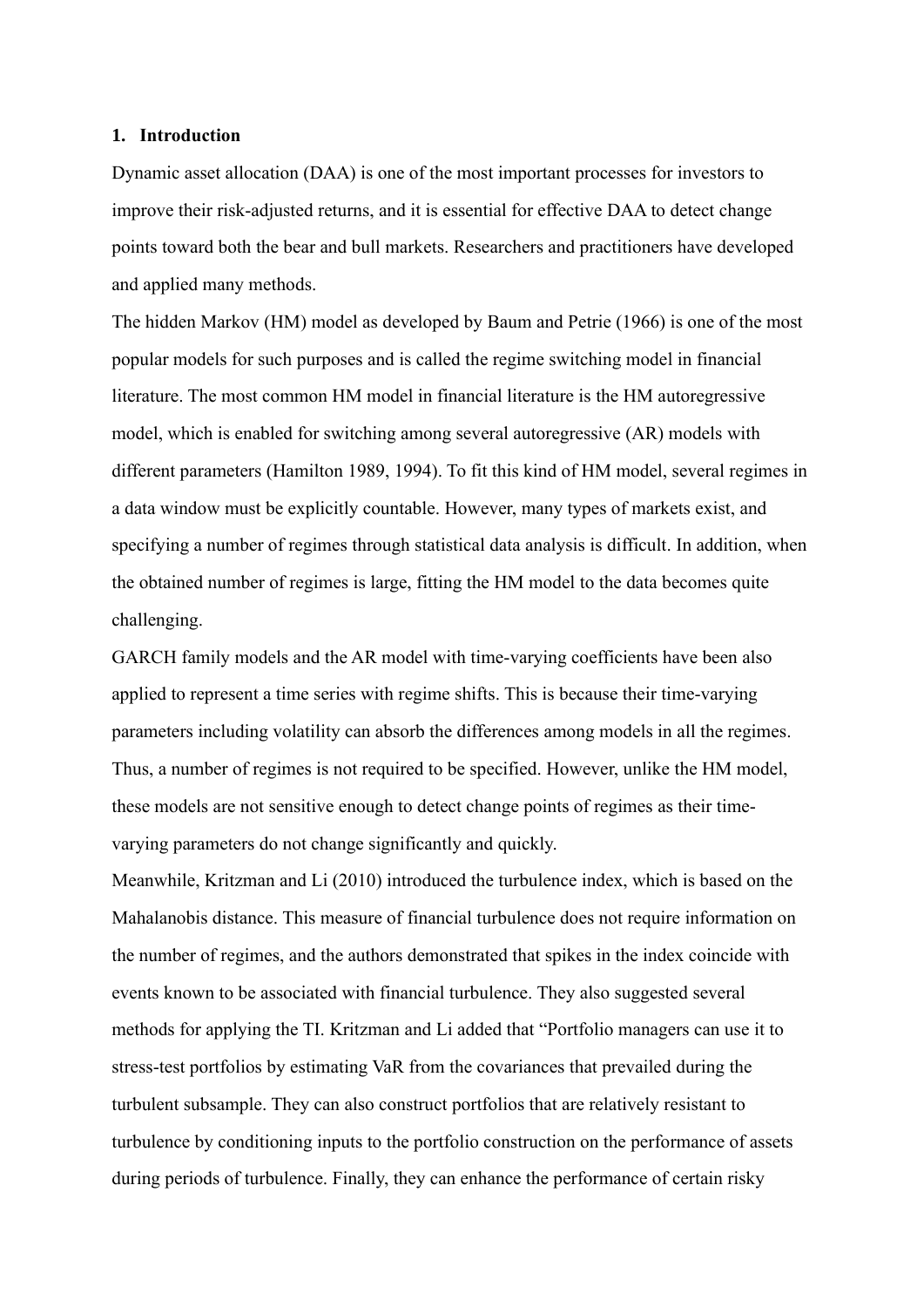strategies by using turbulence as a filter for scaling exposure to risk" (2010). Kritzman et al. (2012) showed regime-switching asset allocation significantly improves performance compared with an unconditional static alternative. Exposures were reduced to equities when a Markov-switching model applied to the TI indicates turbulence. Kinlaw and Turkington (2014) extended the TI by disentangling the volatility and correlation components of turbulence to derive a measure of correlation surprise and suggested that portfolio managers may be able to enhance their performance by de-risking when they observe correlation surprises coupled with heightened volatility.

Previous studies related to the TI, in general, utilized it to avoid large losses as averagerealized returns tend to be low in turbulent periods. In contrast, as we show in the next section, sometimes a high-risk asset, represented by equity, strongly perform even when TI was at high levels, which would lead to large opportunity losses if portfolio managers kept their portfolios conservative.

In this study, we consider adding a sign to an "unusualness" indicator such as the TI to detect change points towards both bull and bear markets. First, we define degree of contribution of each asset class to the TI to find which asset class tends to cause spikes of the index. We find that any asset class did not always drive spikes, while TI recognizes autocorrelation structure among asset classes as part of unusualness by definition. Second, we introduce vector autoregression-based TI (VAR-based TI, VTI) to measure unusualness after eliminating the autocorrelation structure, and decompose it by following the same methodology applied to the TI. Furthermore, we introduce signed VTI (SVTI) based on our finding in the attribution analysis for VTI. Finally, we simulate simple dynamic asset allocation strategies using the TI, SVTI, and a static counterpart, a 60/40 equities/government bonds portfolio.

#### **2. Degree of Contribution of Each Asset Class to the TI**

Following Kritzman and Li (2010), we measure financial turbulence using the following multivariate distance:

$$
TI_t = (\mathbf{y}_t - \boldsymbol{\mu})' \boldsymbol{\sigma}^{-1} (\mathbf{y}_t - \boldsymbol{\mu})
$$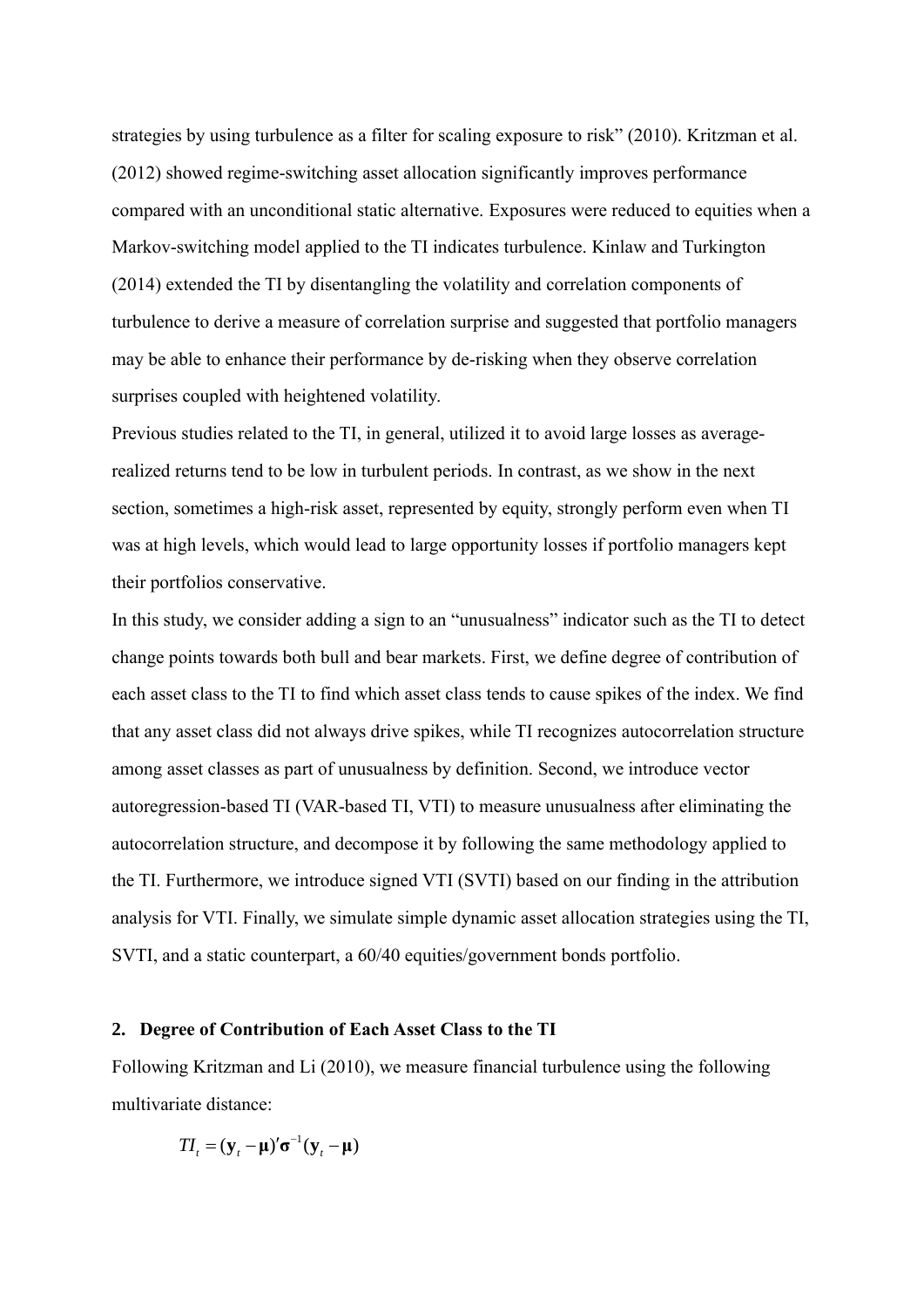where

 $y_t$  = vector of asset returns for period *t* 

**μ** = sample average vector of historical returns

**σ** = sample covariance matrix of historical returns.

Kiritzman and Li (2010) showed that this statistical characterization of financial turbulence, the turbulence index, is highly consistent with events in financial history widely regarded as turbulent. In this study, we compute a weekly TI for multi-asset investment universe using returns for the following six indices representing developed market equities, emerging market equities, global high-yield bonds, emerging market debts, global investment grade corporate bonds, and global government bonds, which are typically held in a global multi-asset portfolio:

MSCI World (total return, USD unhedged)

MSCI Emerging Markets (total return, USD unhedged)

ICE BofAML Developed Markets High-Yield Constrained BB-B (USD hedged)

JP Morgan GBI EM Global Diversified Composite (USD unhedged)

ICE BofAML Global Broad Corporate (USD hedged)

Bloomberg Barclays Global Aggregate Government (USD hedged)

We estimate the mean and covariance using historical returns for the past 104 weeks. The TI time series begin on 6 January 2005 and end on 1 Oct 2020. **Figure 1** shows the TI and spikes in this index can be seen to coincide with events known to have been associated with financial turbulence.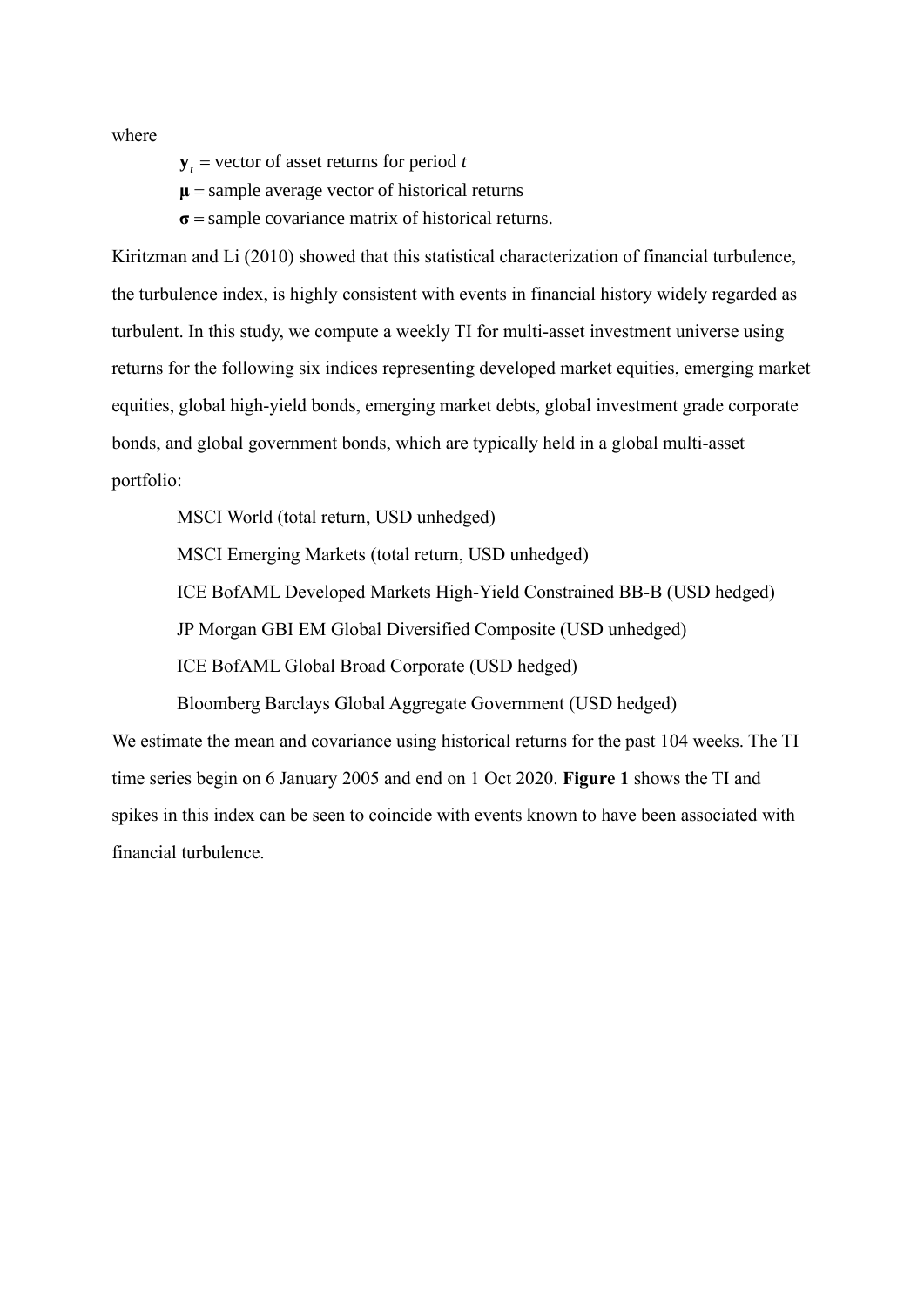

As we mentioned in the introduction, previous studies related to the TI generally utilized the TI to avoid large losses as average-realized returns tend to be low in turbulent periods. **Figure 2** displays historical chart of MSCI World and the TI. The TI spiked simultaneously with large sell-offs and stays at high levels for some periods thereafter, which suggests that TI could be applied as a sell signal if the market continued to fall. In contrast, if the market recovered rapidly, using the sell signal based on the TI could lead to unnecessarily conservative positions that would lose upside opportunities. For example, the TI spiked in late March 2020 which captured the COVID-19 crisis, while it remained high even after the equity market started a strong rebound.

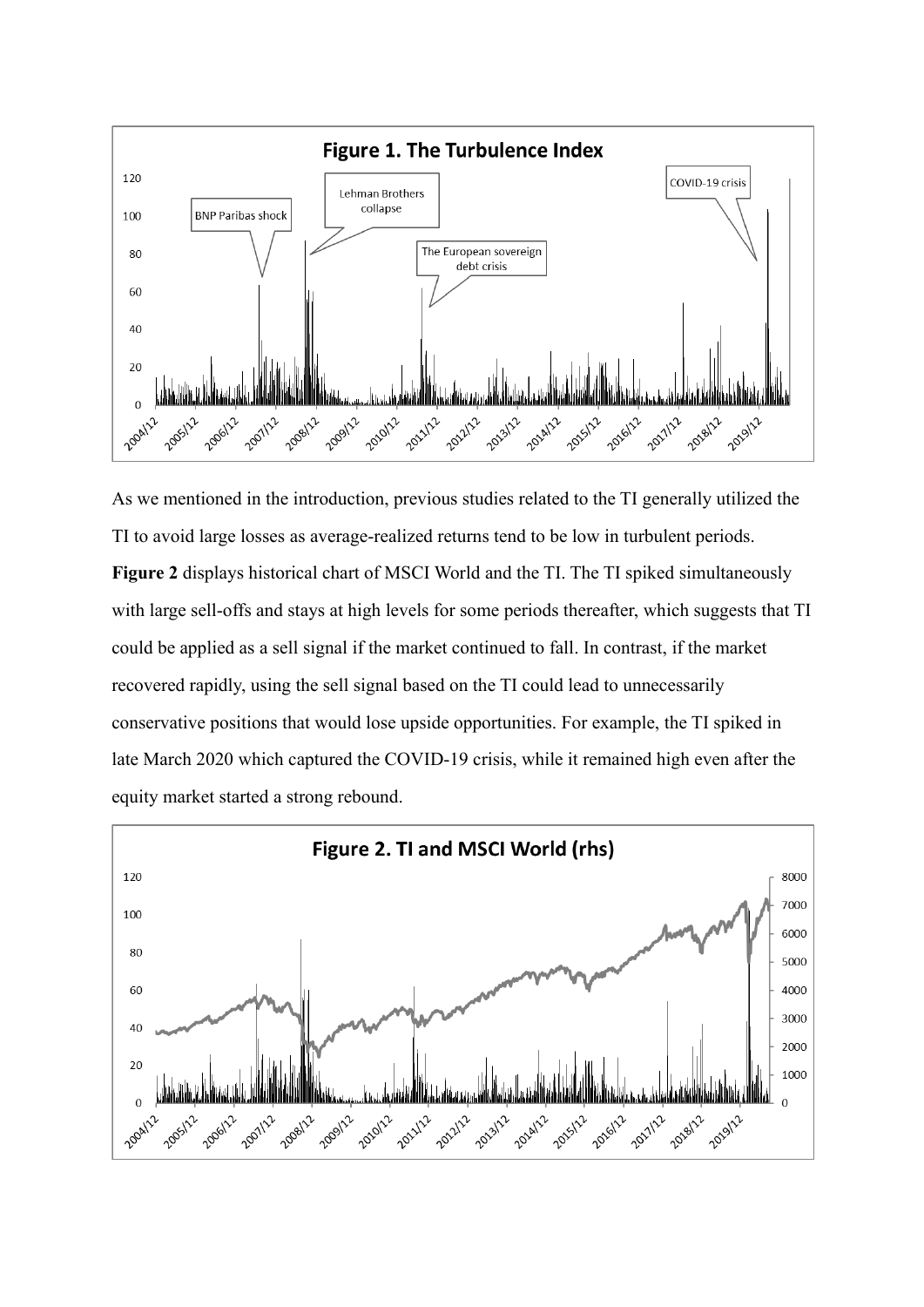We consider adding a sign to the TI to detect change points towards both bull and bear markets. To understand which asset class usually drives spikes in the TI, we define the degree of contribution of an asset class *i* to the TI for period  $t(C_{i,t})$  as follows:

$$
C_{i,t} = \frac{1}{T I_t} (y_{i,t} - \mu_i)^2 \sum_{j=1}^n \sigma^{-1}_{i,j}
$$

where

 $1 \qquad \cdots \qquad 1 \qquad \cdots \qquad 0 \qquad -1$  $\sigma^{-1}_{i,j} = (i, j)$  element of  $\sigma^{-1}$  $i, j = 1, 2, \cdots, n$  $y_{i,t}$  = retun of asset *i* for period *t*  $\mu$ <sub>i</sub> = sample average of historical returns of asset *i* 

while

$$
\sum_{i=1}^{n} C_{i,t} = \frac{1}{T I_t} \sum_{i=1}^{n} \left( (y_{i,t} - \mu_i)^2 \sum_{j=1}^{n} \sigma^{-1}_{i,j} \right) = 1.
$$

**Figure 3** shows historical contributions of the asset classes. Almost no common observation can be found when the TI spikes, leaving almost no hint to add a sign.



### **3. VAR-Based Turbulence Index**

The TI measures market unusualness and is based on historical mean and covariance, which means time-based autocorrelation structure is recognized as part of the unusualness by definition. In contrast, assets tend to maintain recent price trends in the future, and the so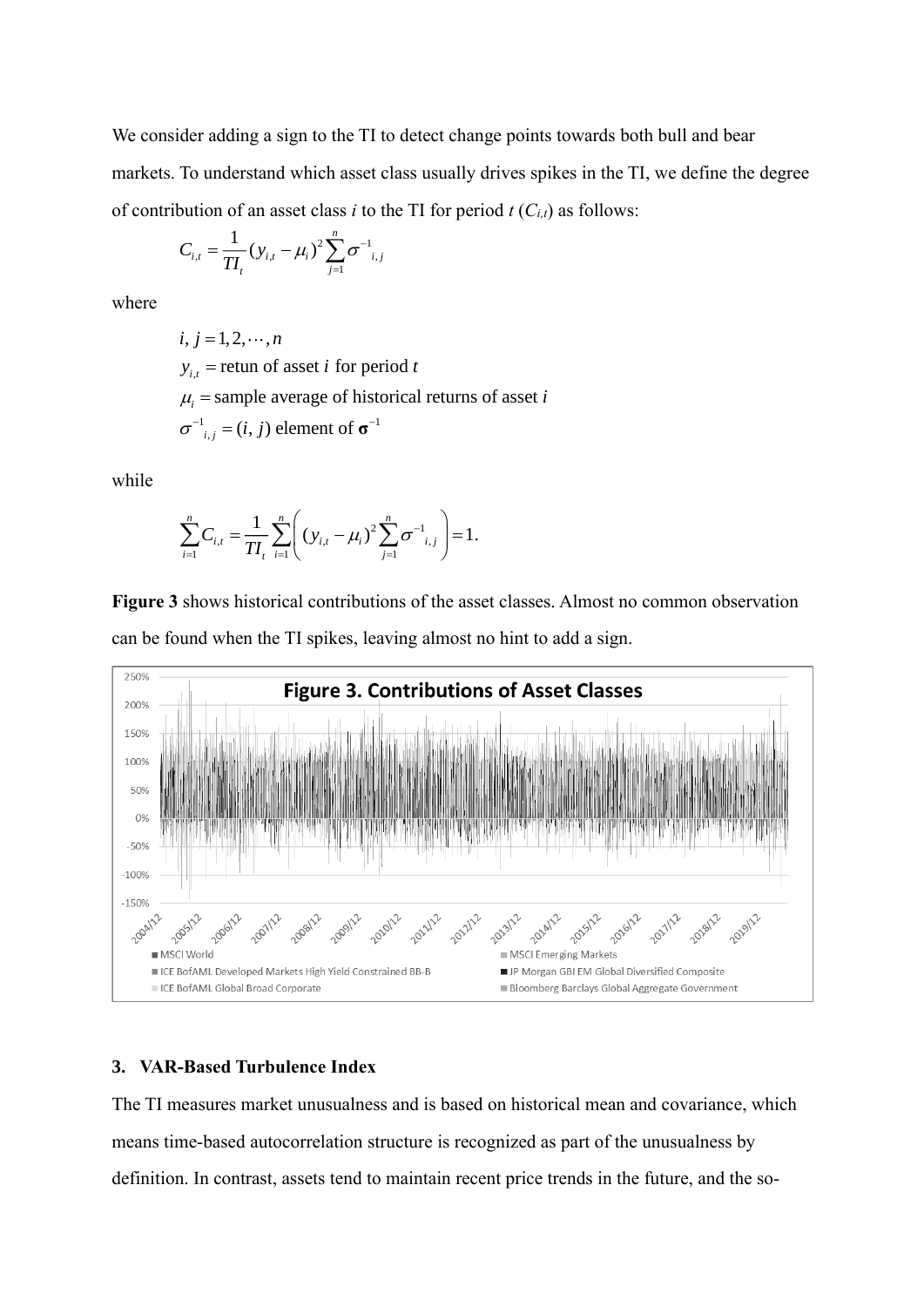called momentum strategy takes advantage of this phenomenon. The TI could be adjusted to capture unusualness after removing the autocorrelation structure and replacing the mean and the variance with the prediction error and the autocovariance of error terms, respectively. We introduce the VAR-based turbulence index (VTI) as follows:

$$
VTI_t = (\mathbf{y}_t - \hat{\boldsymbol{\mu}})' \hat{\boldsymbol{\sigma}}^{-1} (\mathbf{y}_t - \hat{\boldsymbol{\mu}})
$$

where

 $y_t$  = vector of asset returns for period *t* 

 $\hat{\mu}$  = predicted vector of  $y_t$  based on VAR model

**σ** = autocovariance matrix of error terms estimated by VAR model.

In this study, we assume a VAR model of one order and call the difference between  $y_t$  and  $\hat{\mu}$  "prediction error." **Figure 4** shows the VTI calculated by the same data set as the TI. To reiterate, spikes in the VTI coincide with events known to have been associated with financial turbulence, although the events are not exactly the same as those seen in the TI spikes. Moreover, as implied in the vertical scales in Figures 1 and 4, the difference in height in the VTI is higher than that of the TI, which could make the former a clearer signal with some adjustment.



In contrast, as in the TI, applying VTI to having a sell signal could lead to unnecessarily conservative positions that would lose upside opportunities as the equity market sometimes initiated a rebound while the VTI remained at high levels, which occurred in the COVID-19 crisis period as shown in **Figure 5**.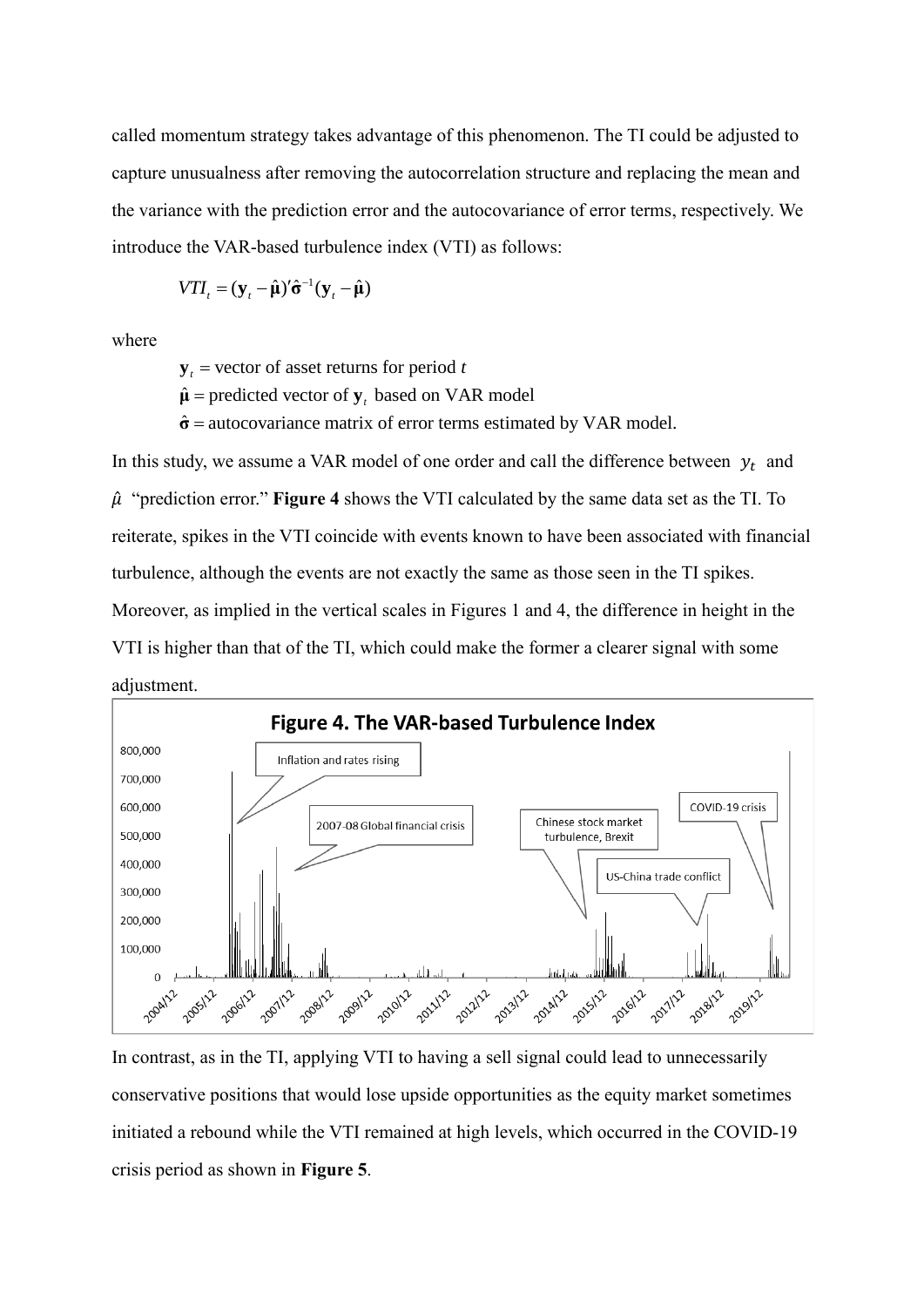

We consider adding a sign to the VTI to detect change points towards both bull and bear markets as we tried for the TI. To understand which asset class usually drives spikes in the VTI, we define degree of contribution of each asset class to the VTI as follows:

$$
\hat{C}_{i,t} = \frac{1}{VTI_t} (y_{i,t} - \hat{\mu}_i)^2 \sum_{j=1}^n \hat{\sigma}_{i,j}^{-1}
$$

where

 $y_{i,t}$  = retun of asset *i* for period *t*  $1 \leq \cdots 1 \leq r-1$  $i, j = 1, 2, \cdots, n$  $\hat{\mu}_i$  = predicted value of  $y_{i,t}$  based on VAR model  $\hat{\sigma}_{i,j}^{-1} = (i, j)$  element of  $\hat{\sigma}^{-1}$ 

while

$$
\sum_{i=1}^{n} \hat{C}_{i,t} = \frac{1}{VTI_t} \sum_{i=1}^{n} \left( (y_{i,t} - \hat{\mu}_i)^2 \sum_{j=1}^{n} \hat{\sigma}_{i,j}^{-1} \right) = 1.
$$

**Figure 6** shows the historical contributions of the asset classes. In contrast to the TI, the historical attribution analysis shows which asset classes tend to determine the VTI—Global Investment Grade Corporate Bonds and Global Government Bonds. This is observed especially when the VTI spikes, probably because the impacts of the prediction errors of the two defensive asset classes are larger than the others, given that the errors and those variances are generally lower in normal market conditions.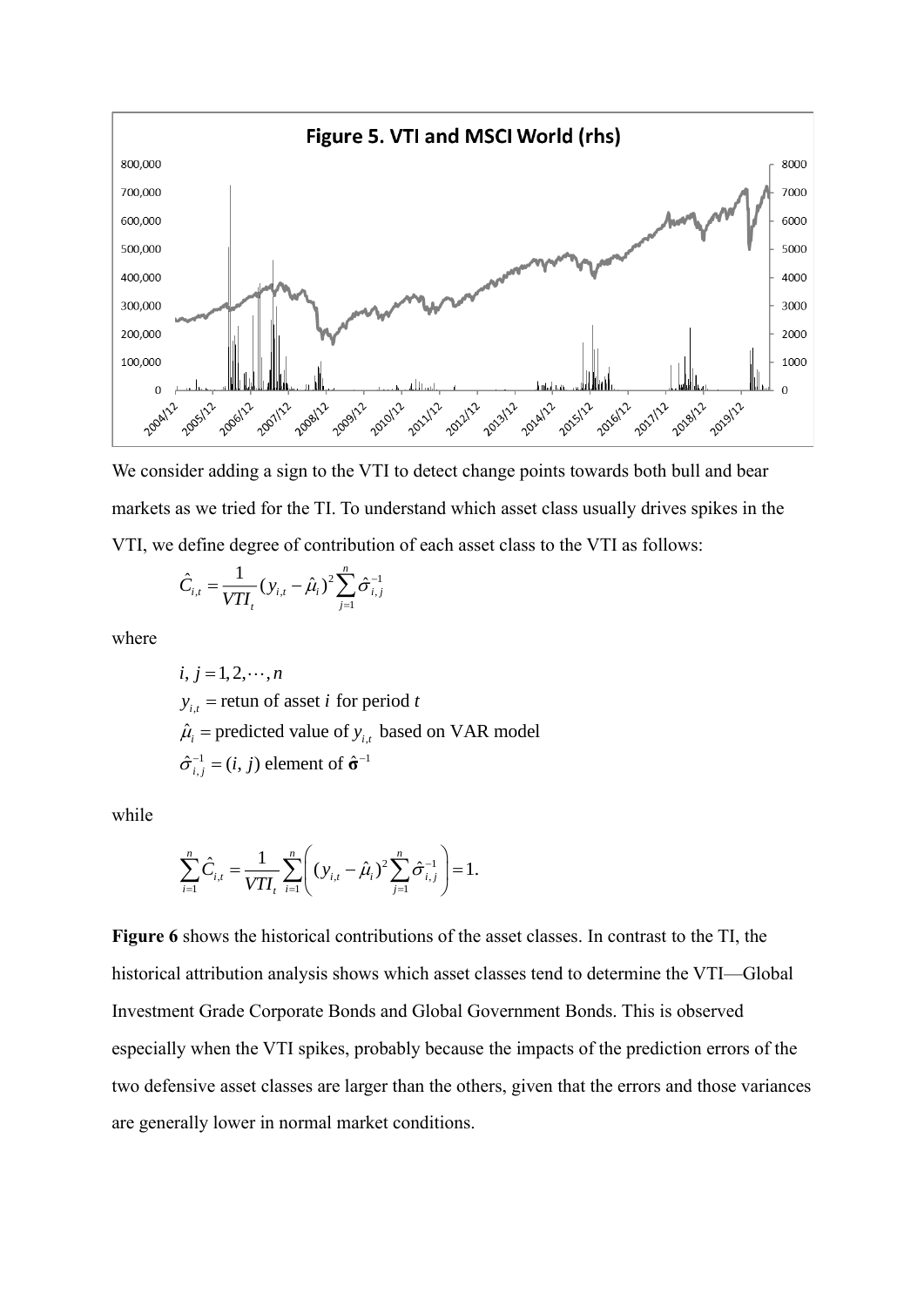

#### **4. Signed VAR-Based Turbulence Index**

As found in the previous section, two defensive fixed income assets, global investment grade corporate bonds and global government bonds, are main drivers of the VTI. In this study, we use sign of prediction error of global government bonds as sign of the following signed VARbased turbulence index (SVTI) as interest rate is a major common factor for the two asset classes.

 $SVTI_r = VTI_r \times sign$  of estimation error for Global Government Bonds

A positive (negative) SVTI value means a realized return of global government bonds is higher (lower) than predicted based on relationship with the other asset class returns, suggesting that global government bonds is overvalued (undervalued). **Figure 7** shows the SVTI with 52-week average and MSCI world. The 52-week average is added as the index increases and decreases with exceptionally high absolute levels especially when the market is in turbulence, making it difficult to determine whether the index suggests a bull or bear market. In some periods, the trend of the SVTI leads or matches market direction, implying the effectiveness of the index as a buy/sell signal. For example, the trend of the index becomes negative before the market drop in late 2018, while it becomes positive right after bottom of COVID-19 crisis.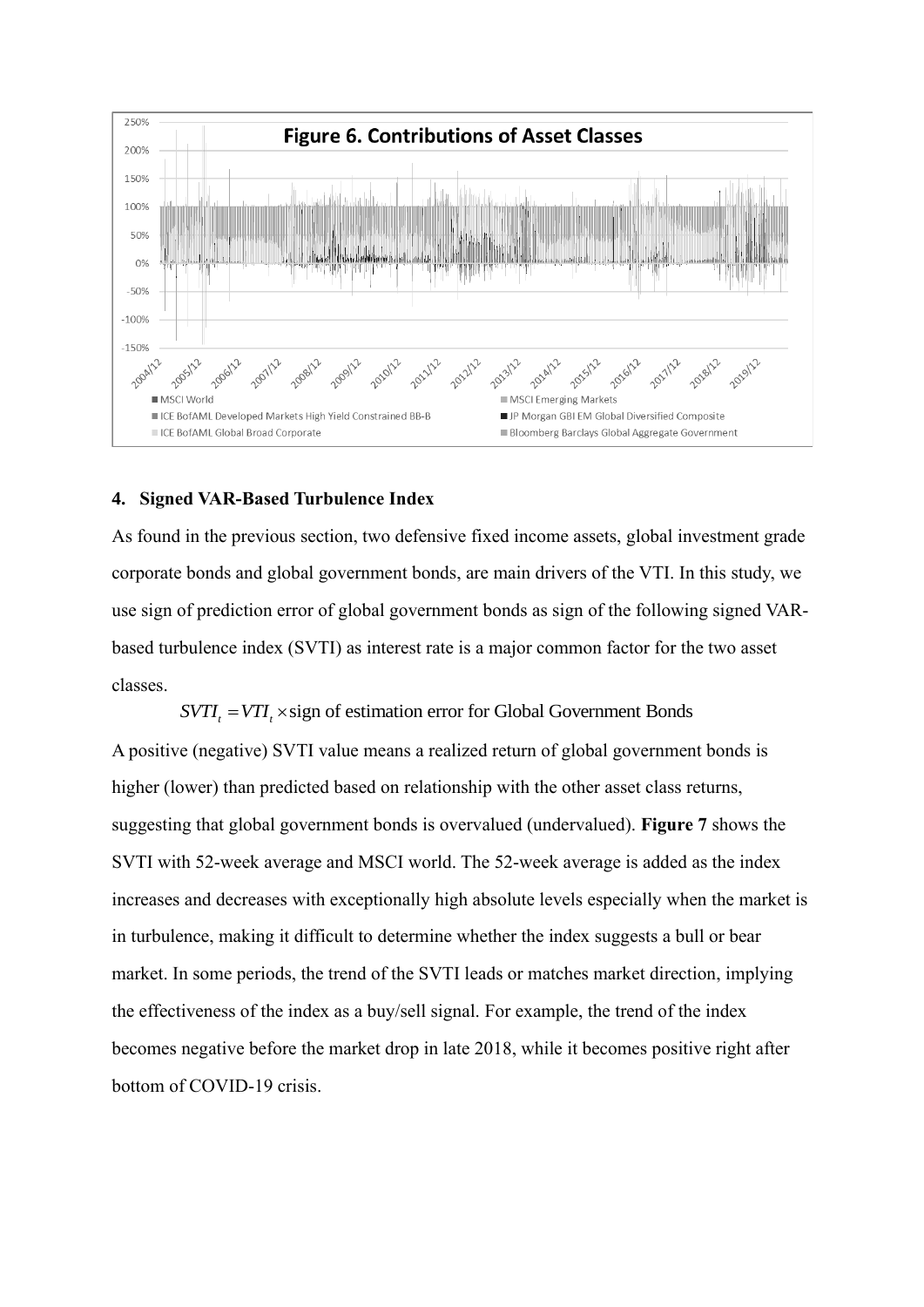![](_page_11_Figure_0.jpeg)

#### **5. Empirical Analysis: Dynamic Asset Allocation**

To test SVTI as a buy/sell signal, we design the following simple experiment. Each week, we calculate weights of developed market equities ( $w_E$ ) and global government bonds (1 -  $w_E$ ) in the following two dynamic asset allocation portfolios as follows:

TI Portfolio:

 $W_F = 80\% - 40\%$  × percentile rank of N-week average of the TI in the most recent 104 weeks SVTI Portfolio:

 $W<sub>E</sub> = 40% + 40% \times$  percentile rank of N-week average of the VTI in the most recent 104 weeks Therefore, the weight of the DME (GGB) could change from 40% to 80% (from 20% to 60%). We attempt using 13, 26, and 52 for N. Benchmark portfolio is a 60%/40% DME/GGB portfolio. Data frequency is weekly, beginning and ending on 28 Dec 2006 and 1 October 2020, respectively. Table 1 compares portfolio performances before costs. Concerning return, all the dynamic asset allocation portfolios outperform the benchmark, and the best performer is the SVTI portfolio ( $N = 52$ ). The volatilities of the TI portfolios are lower than the benchmark by more than 1.00%, while those of the SVTI portfolios are higher than the benchmark; however, the degree is limited. Moreover, the TI portfolios show superior results in downside risk management to the other portfolios. In contrast, tracking errors of the SVTI portfolios are lower than the TI portfolios in general, which leads to the highest information ratio combined with the best absolute and excess return when N is 52. Essentially, dynamic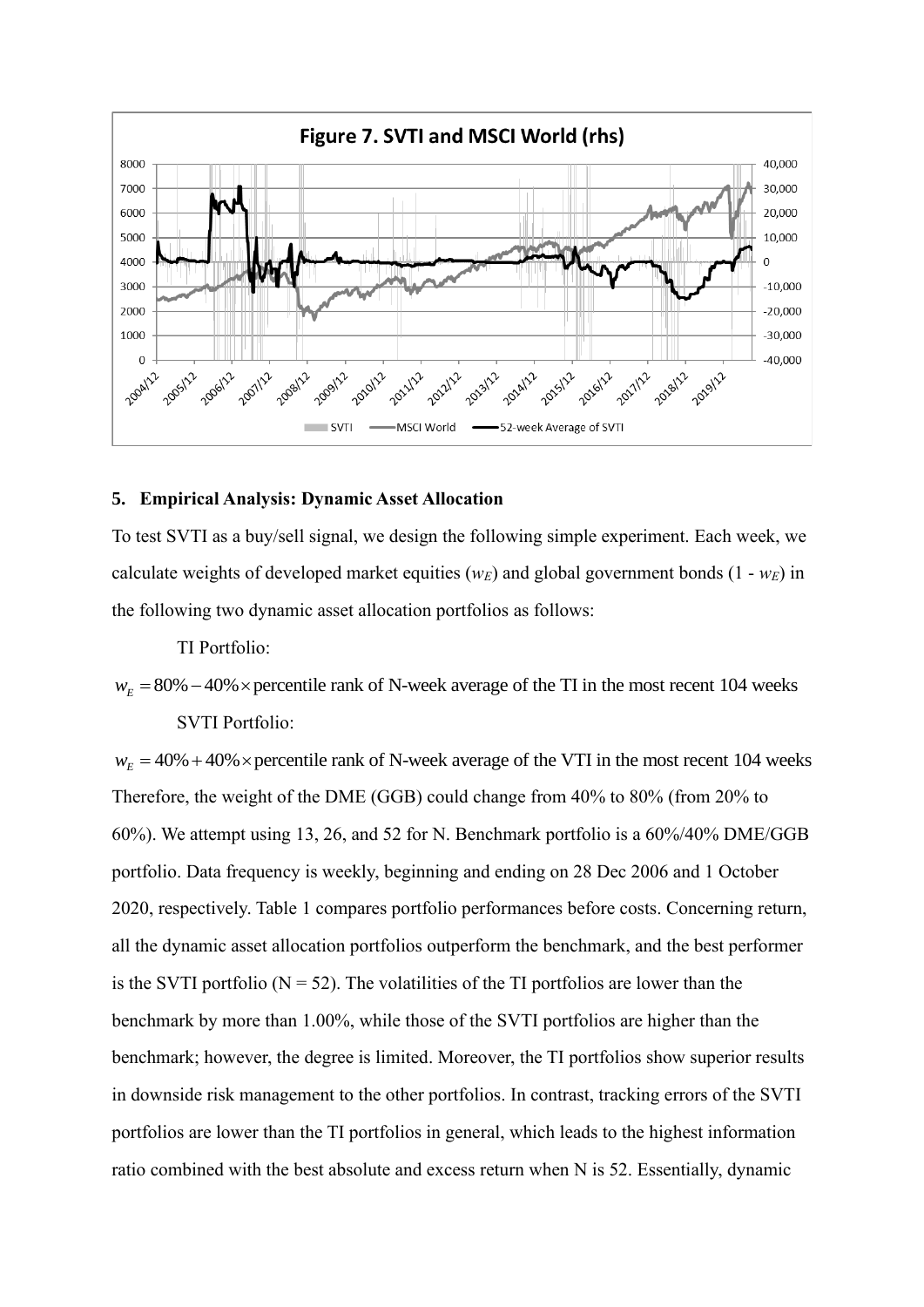tilts based on the SVTI worked most effectively when N is 52. Therefore, especially for investors who expect dynamic asset allocation to enhance return, the SVTI would be an effective buy/sell signal.

|             | <b>BM</b>  | <b>TI</b> Portfolios |           |           | <b>SVTI Portfolios</b> |           |           |
|-------------|------------|----------------------|-----------|-----------|------------------------|-----------|-----------|
| $\mathbf N$ |            | 13                   | 26        | 52        | 13                     | 26        | 52        |
| Return p.a. | 5.55%      | 6.04%                | 5.87%     | 5.61%     | $6.00\%$               | 5.82%     | 6.21%     |
| Volatility  | 10.77%     | 9.52%                | 9.46%     | 9.46%     | 11.12%                 | 10.84%    | 10.94%    |
| p.a.        |            |                      |           |           |                        |           |           |
| Return/vola | 0.52       | 0.63                 | 0.62      | 0.59      | 0.54                   | 0.54      | 0.57      |
| tility      |            |                      |           |           |                        |           |           |
| Excess      |            | 0.49%                | 0.32%     | 0.06%     | 0.45%                  | 0.27%     | 0.66%     |
| return      |            |                      |           |           |                        |           |           |
| Tracking    |            | 2.41%                | 2.24%     | 1.77%     | 1.99%                  | 1.78%     | 1.77%     |
| error p.a.  |            |                      |           |           |                        |           |           |
| Information |            | 0.20                 | 0.14      | 0.03      | 0.23                   | 0.15      | 0.37      |
| ratio       |            |                      |           |           |                        |           |           |
| Max         | $-35.92\%$ | $-28.28%$            | $-27.74%$ | $-29.86%$ | $-35.31%$              | $-36.13%$ | $-37.45%$ |
| drawdown    |            |                      |           |           |                        |           |           |

**Table 1.** Benchmark and Dynamic Asset Allocation Performance

### **6. Conclusion**

For investors making dynamic asset allocations, detecting change points toward both bear and bull market is important. We introduce a decomposition methodology for the turbulence index that Kritzman and Li (2010) introduced to see contributions from asset classes. Based on this attribution analysis, we describe how to extend the TI to develop signs for predicting market direction. Finally, we present evidence showing that the extended TI, signed VARbased turbulence index, could improve performance compared with a static alternative. Portfolio managers may be able to enhance their performance by risking / de-risking when they observe positive / negative spikes in the signed VAR-based TI, while the TI does not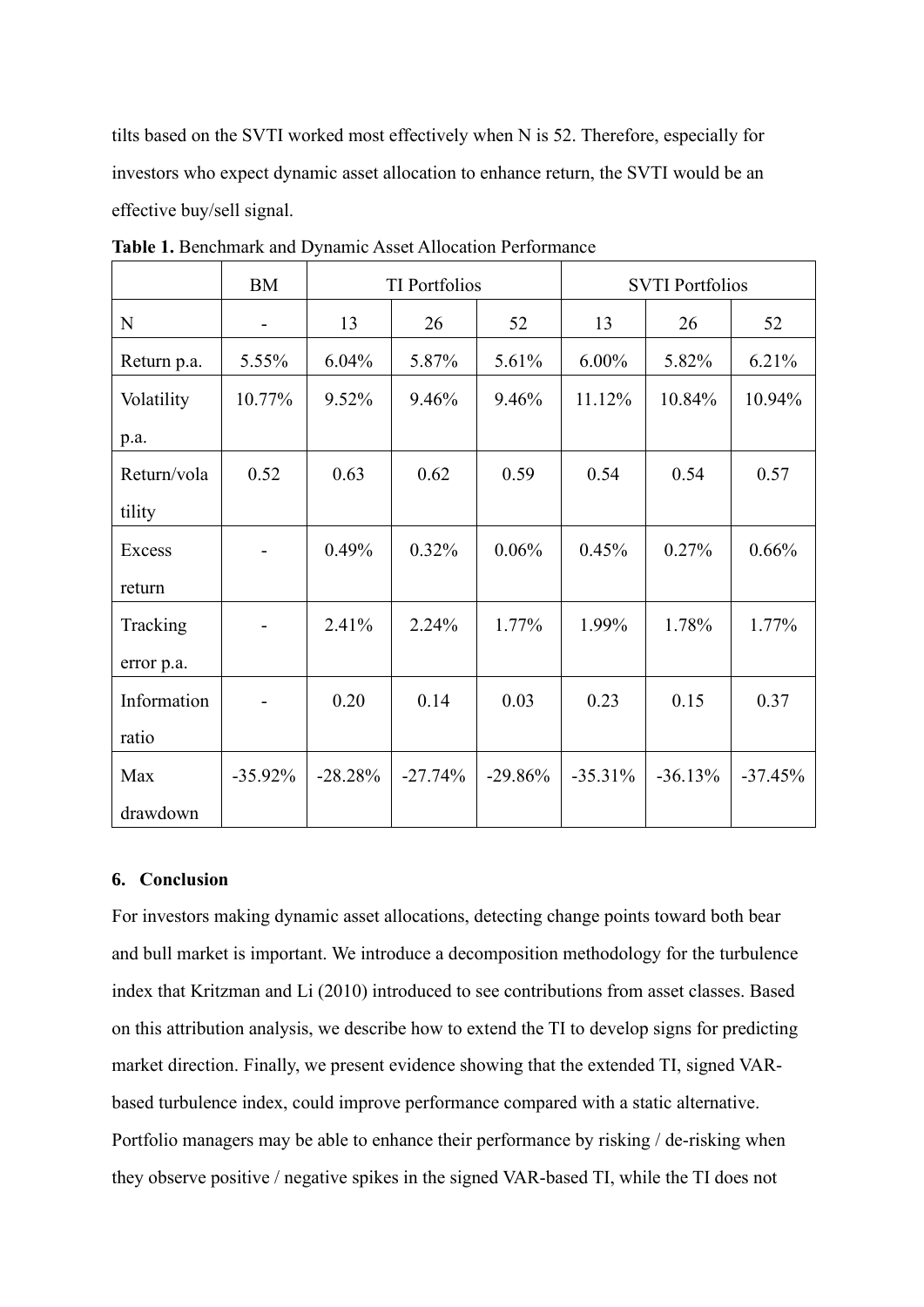directly give you a signal for market direction. Future researches would study how to improve predictability of the signed VAR-based TI, or would be about a more sophisticated method to determine weights based on the index than the simple rule described in the empirical analysis.